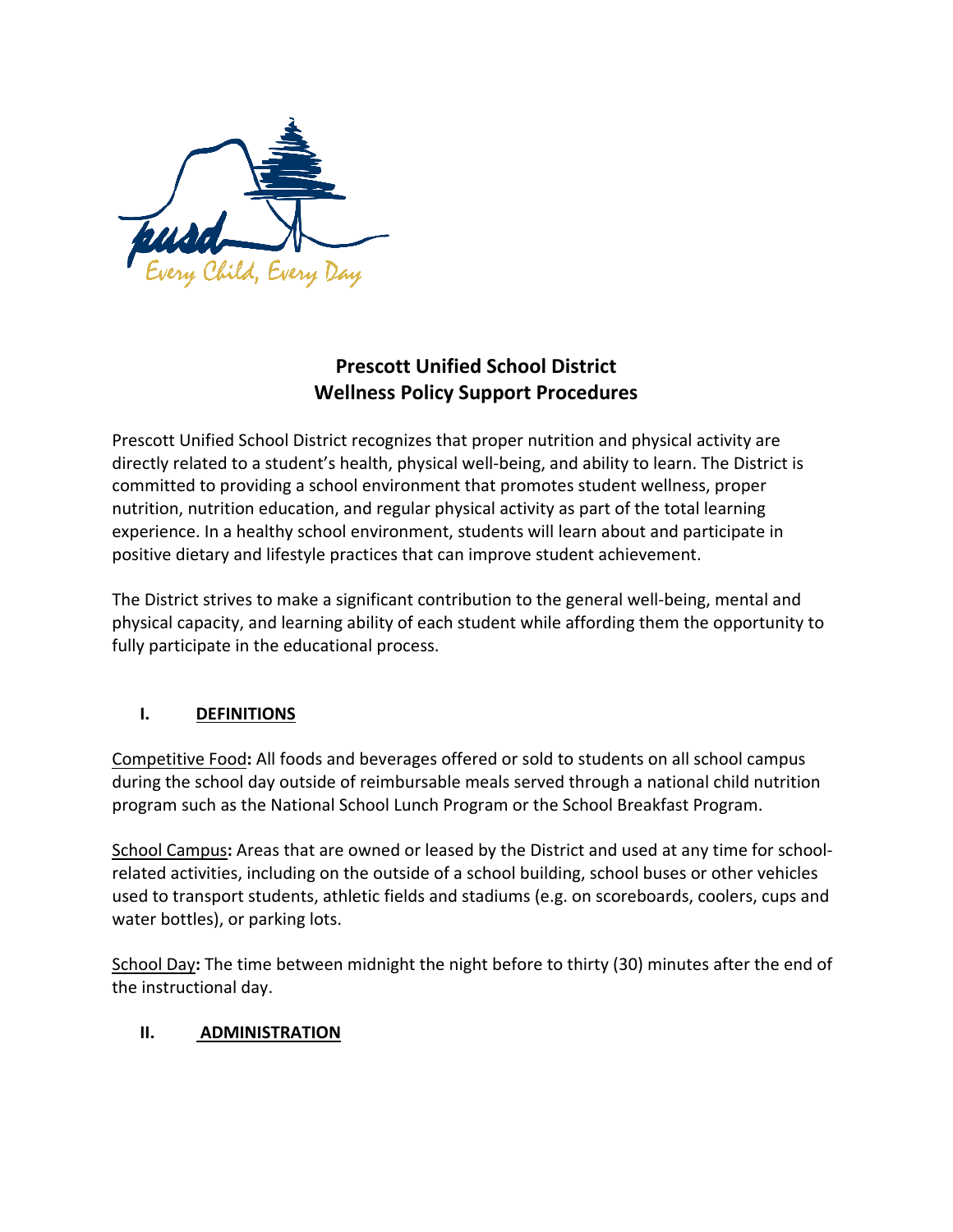#### **Wellness Committee:**

The Wellness Committee's purpose is to establish goals for and oversee health and safety policies and programs, including development, implementation and periodic review and update of the District's Wellness Policy. The District's wellness policy can be found at [http://policy.azsba.org](http://policy.azsba.org/)

The Superintendent will appoint a Wellness Committee comprised of at least one (1) of the following: a representative from the school level, parent/guardian, student, the District's Director of Child Nutrition, a physical education teacher, a school health professional, a school administrator, and any other individuals of the general public.

The Wellness Committee will meet at least four (4) times per year to assess the policy and implementation. Meetings are open to the public and will be posted on the District's web-site. <https://www.prescottschools.com/district-wellness-committee/>

The Superintendent shall report to the Board on the District's compliance with its Wellness Policy as the law prescribes.

At a minimum, the Wellness Policy will be updated at least every three years per regulations.

#### **Implementation:**

It will provide current information about goals and objectives for nutrition standards for all foods and beverages available on the school campus, food and beverage marketing, nutrition promotion and education, physical activity, physical education, and other school-based activities that promote student wellness.

#### **Recordkeeping:**

The District will maintain records to document compliance with the requirements of its Wellness Policy.<https://www.prescottschools.com/district-wellness-committee/>

#### **Annual Notice:**

Each year, the District will inform families and the public of basic information about the Wellness Policy, including its content, any updates to the Policy, and its implementation status. <https://www.prescottschools.com/district-wellness-committee/>

#### **Assessment:**

At least once every three years, the District will assess its compliance with the Wellness Policy against the Model Wellness Policy and make the assessment results available to the public. <https://www.prescottschools.com/district-wellness-committee/>

#### **Community Involvement, Outreach, and Communications:**

The District is committed to being responsive to community input. The District will actively communicate the following: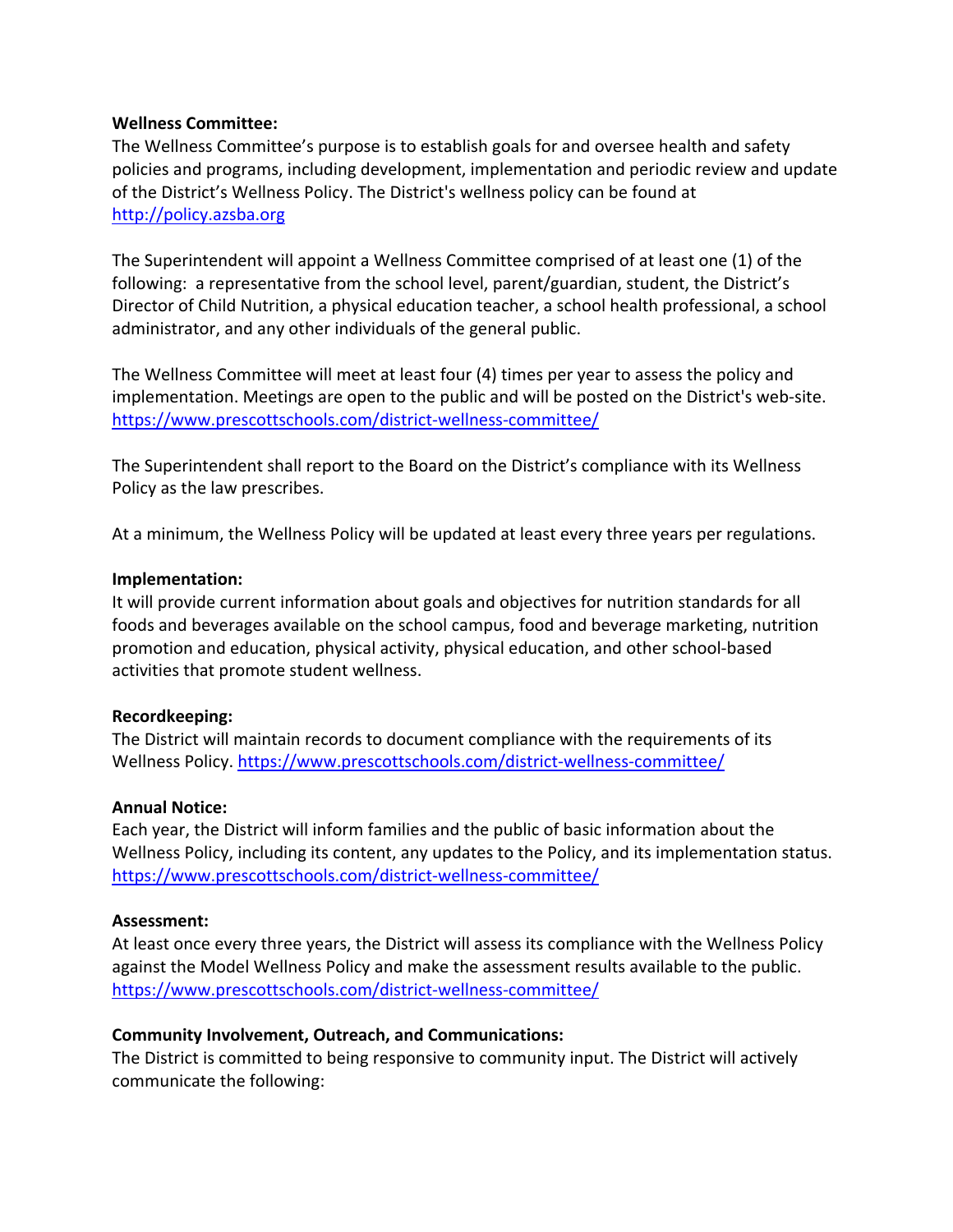- 1. The District will inform parents regarding improvements made to school meals and its compliance with school meal standards;
- 2. The District shall inform parents of the availability of District child nutrition programs and how to apply;
- 3. The District will share information regarding a description of and compliance with Smart Snacks in School nutrition standards.

District communications may occur via a variety of methods including email, the District's website, newsletters, presentations to parents, and through any other means that the District and District schools communicate information with parents.

<https://www.prescottschools.com/district-wellness-committee/>

# **III. NUTRITION**

# **School Meals:**

The District's nutrition and meals program aims to improve the diet and health of school children, help mitigate childhood obesity, model healthy eating to support the development of lifelong healthy eating patterns, and support healthy choices. The District shall serve healthy meals to students consistent with federal and state minimum requirements which promote plenty of fruits, vegetables, whole grains, low-fat and fat-free milk offerings. It will also stay in compliance with the dietary specifications for calories, saturated fat, trans fat, and sodium. <https://www.fns.usda.gov/school-meals/nutrition-standards-school-meals>

# **Staff Qualifications and Professional Development:**

All school nutrition program directors, managers. and staff will meet or exceed hiring and annual continuing education/training requirements as required by law.

# **Water:**

To promote hydration, free, safe, unflavored drinking water will be available to all students throughout the school day at each school. Drinking water will be available where school meals are served during mealtimes.

## **Sunscreen:**

The goal is to emphasize skin health and promote the application of sunscreen products and to inform students that a student who attends school in this District may possess and use a topical sunscreen product while on school property or at a school-sponsored event without a note or prescription from a licensed heath care professional.

# **Competitive Foods and Beverages:**

At a minimum, Competitive Foods and Beverages provided and/or sold to students, on school campus during the school day, will meet the USDA Smart Snacks in School nutrition standards. These standards will apply in all locations and through all services where foods and beverages are sold or given. Smart Snack Calculator Link is provided. <https://foodplanner.healthiergeneration.org/calculator/>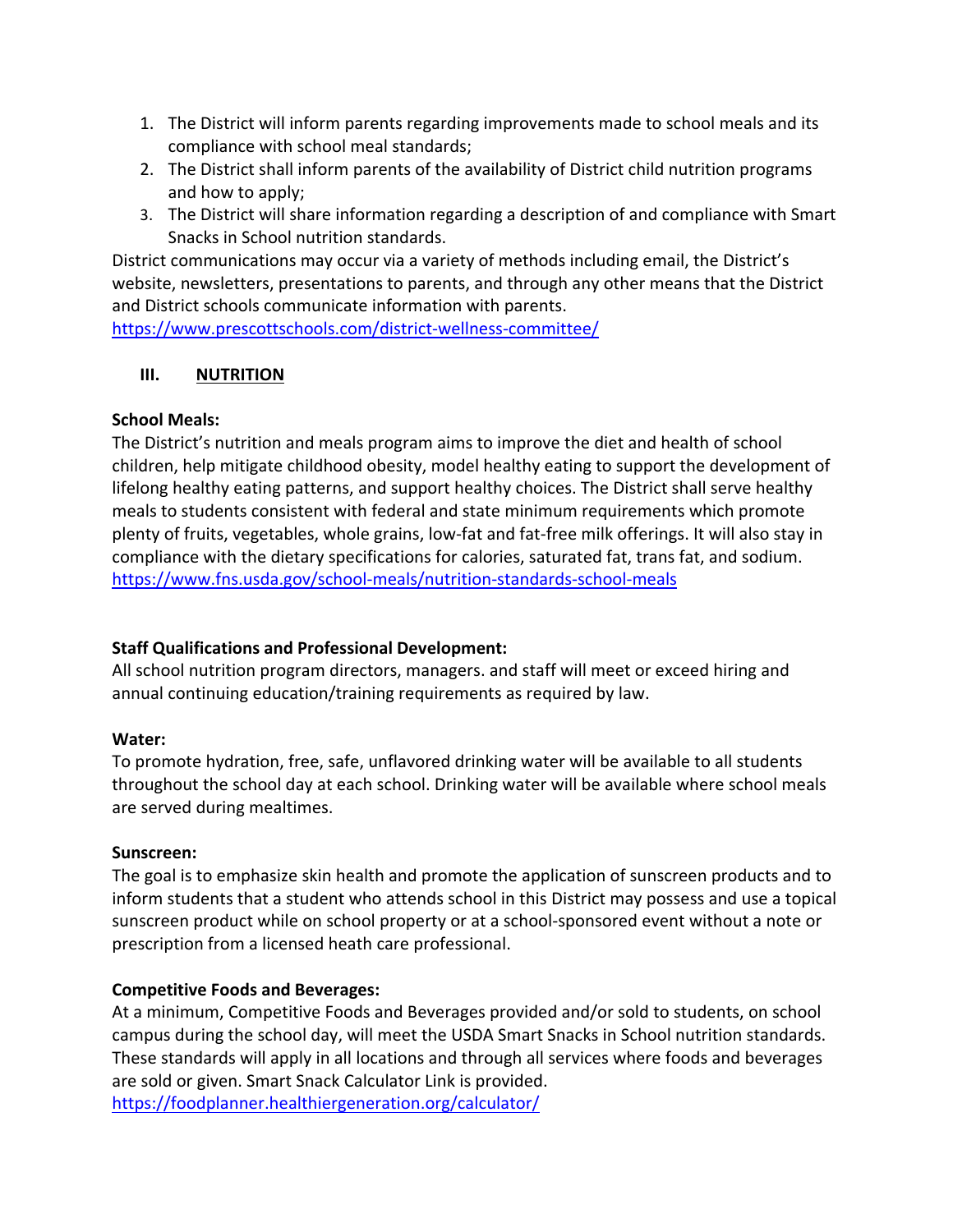In addition, all foods and beverages offered on the school campus during the school day will meet the USDA Smart Snacks in School nutrition standards.

### **Fundraising:**

Foods and beverages that meet or exceed the USDA Smart Snacks in Schools nutrition standards may be sold through fundraisers on the school campus during the school day. <https://foodplanner.healthiergeneration.org/calculator/>

### **Nutrition Promotion:**

Nutrition promotion and education positively influence lifelong eating behaviors by using evidence-based techniques and nutrition messages, and by creating food environments that encourage healthy nutrition choices and encourage participation in school meal programs. Students and staff will receive consistent nutrition messages throughout schools, classrooms, gymnasiums, and cafeterias.

The District will promote healthy food and beverage choices for all students throughout the school campus, as well as encourage participation in school meal programs. Menus can be found at [https://prescottschools.nutrislice.com/.](https://prescottschools.nutrislice.com/)

### **Nutrition Education**

Nutrition education shall focus on students' eating behaviors, be based on theories and methods proven effective by research, and be consistent with state and local district health education standards. The District will teach, model, encourage, and support healthy eating by all students.

- 1. Designed to provide students with the age-appropriate knowledge and skills necessary to promote and protect their health;
- 2. Includes enjoyable, developmentally-appropriate, and participatory activities, such as cooking demonstrations or lessons, promotions, taste-testing, farmers markets;
- 3. Promotes fruits, vegetables, whole-grain products, low-fat and fat-free dairy products, and healthy food preparation methods;
- 4. Links with school meal programs, cafeteria nutrition promotion activities, and nutritionrelated community services;

## **Food and Beverage Marketing in Schools**

Any foods and beverages marketed or promoted to students on all school campuses during the school day will meet or exceed the USDA Smart Snacks in School nutrition standards and applicable state standards. [https://foodplanner.healthiergeneration.org/calculator/.](https://foodplanner.healthiergeneration.org/calculator/) Guidelines can be found at [https://www.fns.usda.gov/school-meals/tools-schools-focusing-smart-snacks.](https://www.fns.usda.gov/school-meals/tools-schools-focusing-smart-snacks)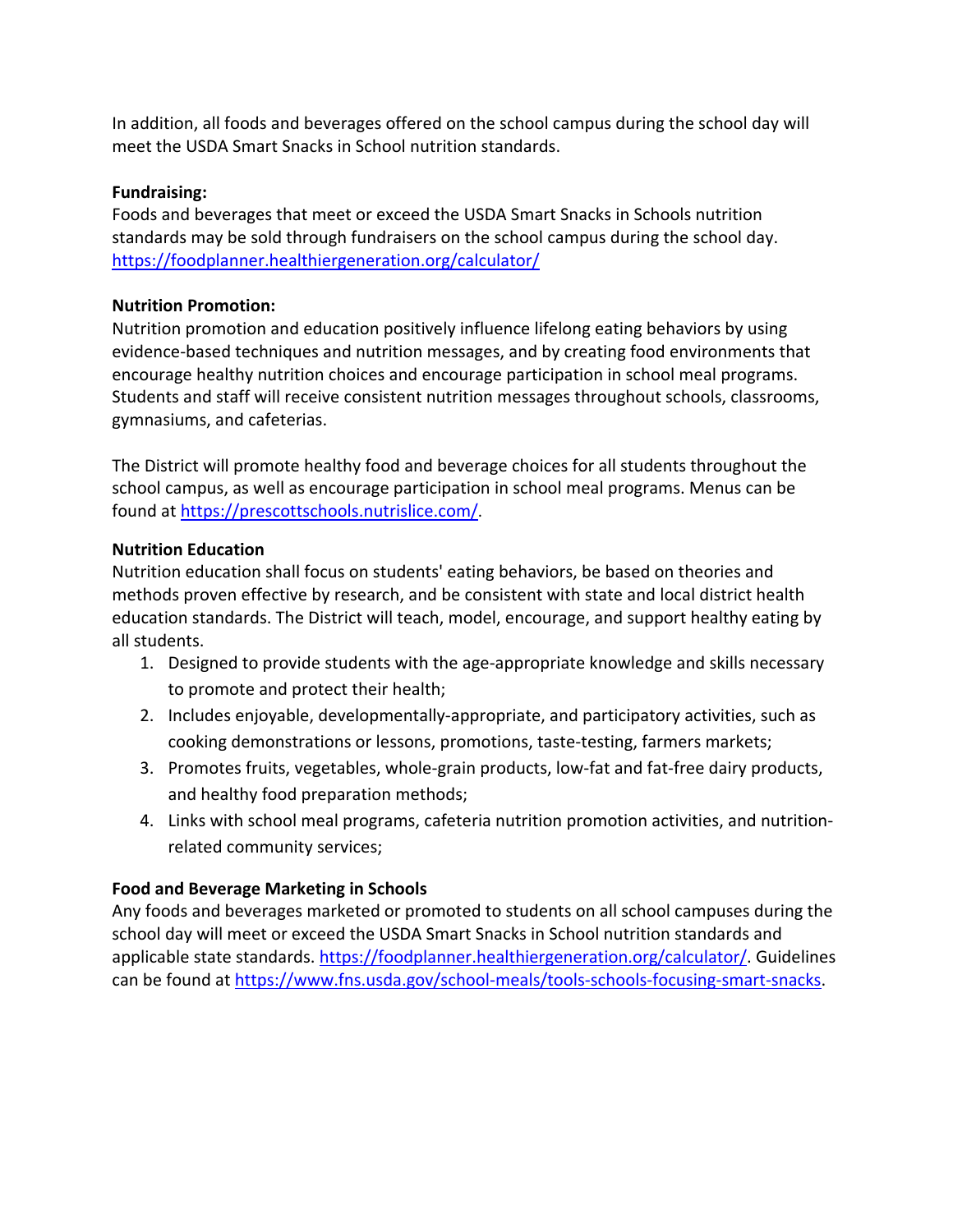# **IV. PHYSICAL ACTIVITY**

### **Physical Education**

The District will provide students with physical education, using an age-appropriate, sequential physical education curriculum consistent with national and state standards for physical education. All students will be provided equal opportunity to participate in physical education classes. The District will make appropriate accommodations to allow for equitable participation for all students and will adapt physical education classes and equipment as necessary. The District physical education program will promote student physical fitness through individualized fitness and activity assessments and will use criterion-based reporting for each student.

## **Essential Physical Activity Topics in Health Education**

Health education will be required at all levels according to current program of studies/board approved grade-level requirements. The District will include in the health education curriculum the physical, psychological, or social benefits of physical activity.

- How physical activity can contribute to a healthy weight
- How an inactive lifestyle contributes to chronic disease
- Health-related fitness, that is, cardiovascular endurance, muscular endurance, muscular strength, flexibility, and body composition
- Decreasing sedentary activities, such as TV watching
- Opportunities for physical activity in the community
- Preventing injury during physical activity
- Weather-related safety, for example, avoiding heat stroke, and sunburn while being physically active
- Dangers of using performance-enhancing drugs, such as steroids
- How to resist peer pressure that discourages physical activity

#### **Recess (Elementary)**

All elementary schools will have recess or education classes daily to promote physical activity. Outdoor recess will be offered when weather is feasible for outdoor play. In the event that a District school must conduct indoor recess**,** teachers and staff will promote physical activity for students, to the extent practicable. Recess requirements can be found at [http://www.azed.gov/hns/recess/.](http://www.azed.gov/hns/recess/)